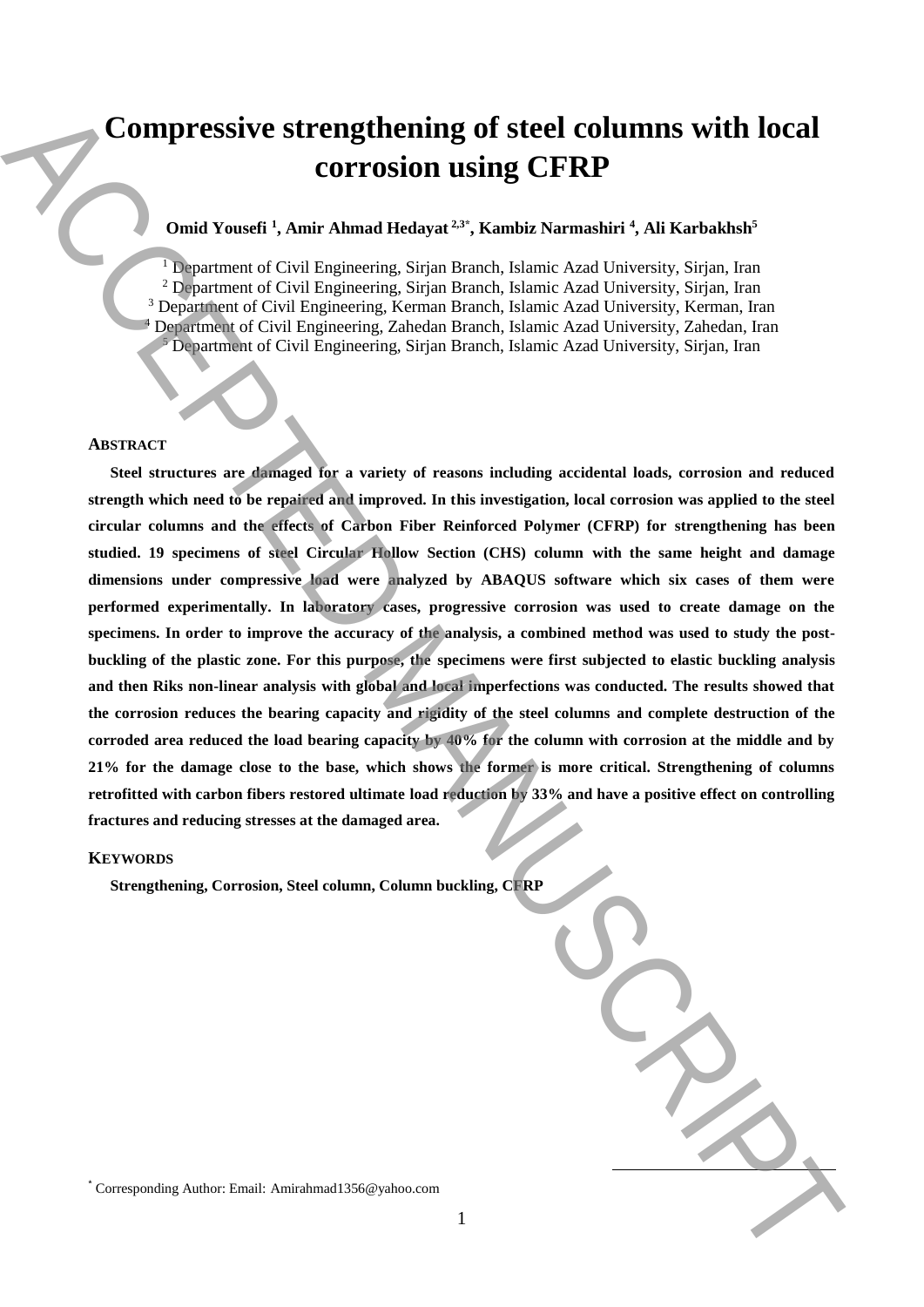# **1. Introduction**

Most structural members that have lost their useful life due to corrosion or other factors need repair. Much research has been done on retrofitting with new materials and methods. Fiber Reinforced Polymer (FRP) are relatively new and not yet widely used; however, extensive research has been conducted on them. Tao et al. [1] strengthened nine short concretefilled square and circular columns with CFRP jackets to experimentally study how CFRP fibers increased the bearing capacity, and found out that an increase in the number of layers will increase the ultimate load more in circular columns than in square ones. Haider and Zhao [2] retrofitted short columns with CFRP fibers transversely and longitudinally and observed that the fiber direction affected the yielding capacity and the onset of buckling. Sivasankar et al. [3] studied the fracture modes, stress-strain behavior and ultimate bearing capacity of short CFRP-reinforced steel columns and showed that an increase in load could tear the CFRP fibers. Ghaemdoust et al. [4] studied short square damaged steel columns with horizontal and vertical defects located at the corner and center of the column, Karimian et al. [5] investigated short circular defective steel columns strengthened with CFRP. These studies showed that defects reduced the bearing capacity and increased the axial deformation and local buckling in steel columns. As mentioned before, the most previous works have studied the behavior of short columns strengthened with the CFRP, the behavior of corroded slender steel columns, where global buckling is quite vital, has been less attended to. Hence, 19 defective slender columns were prepared with and without CFRP strengthening and subjected to corrosion at different locations, and effects of such parameters as the location, defect severity and CFRP wrapping on their behavior were investigated both experimentally and numerically. **1.** Interest the material of the three interest in the theoretical interest in the control of the material of the material of the material of the material of the material of the material of the material of the material o

## **2. Materials and Method**

To study the effects of corrosion and strengthening techniques on the behavior of corroded columns, this research did experimental tests and numerical analyses on 19 slender steel column specimens, which one was undamaged for controlling purposes. The geometrical and material properties of the selected steel column are listed in Table 1.

This study has used four CFRP layers (SikaWrap®- 230 C) with elasticity modulus, Poisson ratio and thickness equal to 230000 MPa, 1.7 and 0.129 mm, respectively to strengthen the corroded columns.

**Table 1 Properties of the CHS steel column**

|      |      |                      |                      | ε |
|------|------|----------------------|----------------------|---|
| (mm) | (mm) | (N/mm <sup>2</sup> ) | (N/mm <sup>2</sup> ) | % |
| 88   | 2.06 | 265                  | 325                  |   |

The Sikadur®-330 epoxy used in this study is recommended by the CFRP producer and has an elasticity modulus and tensile strength equal to 4300 and 30 MPa, respectively. It is commonly used for SikaWrap®-230C CFRP where the mixing ratio of the resin and harder parts is 1:4.

Corrosion was applied to the different location of the column height. A 12-v, 30-amp, regulated DC power supply transmitted a constant 5-amp current to each phase wire by putting a resistor in its path, and the current was applied to four 5-mm thick rods installed with a weak weld at the same distance from the center of the damage to create a constant phase current for uniform damage around the desired area. The zero wire was attached to a stainless screw inside a 5% sodium chloride solution, the percent concentration of which was adopted from Malumbela et al. [6].

To achieve a good column-fiber bond, the specimens were sand blasted on the outer surface to eliminate the corrosion, then acetone was used to clean all the contamination from the steel and CFRP surfaces and, finally, CFRP sheets were wrapped around the specimens and kept at room temperature for seven days (as the fiber manufacturer had recommended). To measure the axial deformation, an LVDT was installed under the hydraulic jack and some more were placed around mid-height to measure the deformation because slender circular columns have large global buckling. Since the buckling direction is not predictable, all the specimens were tested for vertical displacements and a 16-channel Data logger system was used to store the data. The column base was fixed by a 30 mm wide, 10 mm thick plate welded to the bottom steel plate to keep column ends unwelded and prevent the laboratory system from destructive displacements; a similar system with no loading disruption was also used to restrain the column loading edge.

To study the structural behavior and Von-Mises stresses at the CHS thickness, especially at the damaged zone, all the specimens were numerically modeled by the finite element (FE) method (with both nonlinear geometric and material analyses) where each model was created with reduced integration using 10-node solid